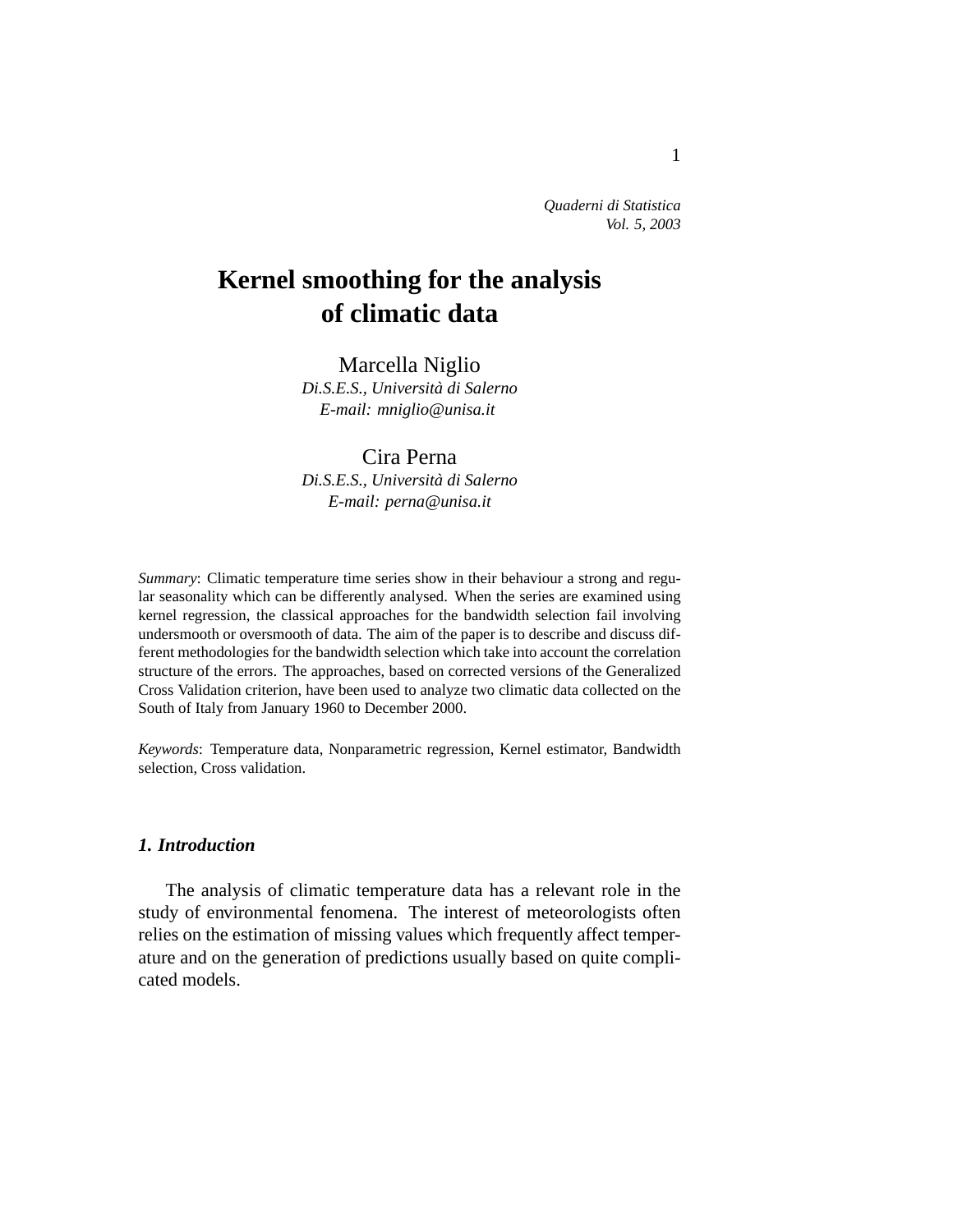These two aspects imply a preliminary study of data and a careful research of their behaviour.

In this paper we refer to climatic time series decomposed using a signal plus noise model:

$$
Y_t = m(t) + \epsilon_t \qquad t = 1, 2, \dots, n \tag{1}
$$

where  $m(t)$  is the regular component and  $\epsilon_t$  are zero-mean errors often coming from a stationary correlated process.

We focus on the estimation of the smooth deterministic  $m(t)$  function when the structure of data is not known a priori and nonparametric techniques are used. In particular, we refer to kernel estimators which imply the selection of a smoothing parameter called *bandwidth*.

The classical approach for the bandwidth selection, which is based on the assumption of independent errors, fails involving an undersmooth or oversmooth of data when a positive or a negative correlation is respectively recognized and so reducing, in the former case, the estimation of m(t) to an interpolation of observations (see Hart (1991), Herrmann *et al.* (1992) among the others).

In order to limit this effect, different bandwidth selection procedures have been proposed in the literature. Some of them are based on heavy assumptions on the correlation structure of the errors (see Chiu (1989), Hart (1991, 1994)) so limiting their use. Definitely model free approaches (Altman (1990), Chou and Marron (1995), Hall *et al.* (1995)) appear more suitable when no information is available on the errors structure.

The aim of the paper is to describe and discuss different methodologies for the bandwidth selection which are particularly useful in the context of climatic data. The approaches, based on corrected versions of the Generalized Cross Validation criterion, have the advantage to be very general avoiding assumptions on the errors correlation structure.

The paper is organized as follows. In Section 2 the theoretic results of the applied methodologies are presented focusing on the bandwidth selection. In Section 3 the proposed different procedures are applied to the analysis of climatic time series related to the mean and maximum temperature recorded in Scafati (Salerno), from January 1960 to December 2000. Some concluding remarks are given in the final section.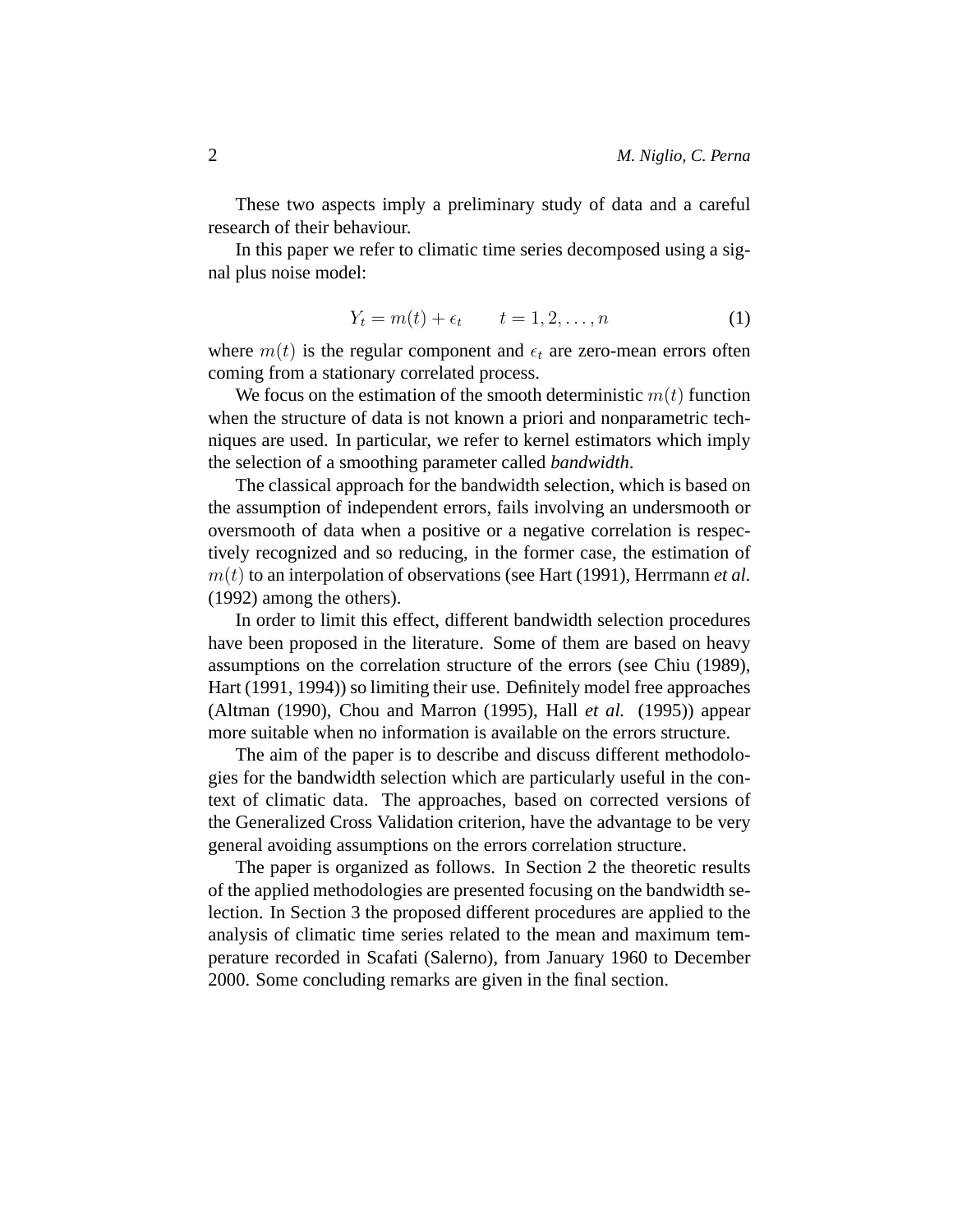#### *2. The methodology*

Let  $m(t) = s(t/n)$ , where  $s(\cdot)$  is a real smooth function defined on [0, 1]. The estimation of  $s(\cdot)$  is carried out by using the Priestley and Chao kernel (Priestley and Chao, 1972) defined as:

$$
s(x) = (nh)^{-1} \sum_{t=1}^{n} K\left(\frac{x - t/n}{h}\right) Y_t
$$
 (2)

where h is the bandwidth parameter and the kernel  $K(\cdot)$  is a symmetric probability density function.

One of the main problem related to the estimation of  $s(x)$  is the choice of the bandwidth. When a cross validation (CV henceforth) criterion is selected, the optimal bandwidth,  $h$ , is taken as the minimizer of the mean square error:

$$
CV(h) = \frac{1}{n} \sum_{t=1}^{n} [Y_t - \hat{s}_{-t}(t/n)]^2
$$
 (3)

where  $\hat{s}_{-t}(t/n)$  is the kernel estimator of  $Y_t$ , obtained by omitting the t-th observation  $(t/n, Y_t)$ .

Unfortunately, this approach is not suitable when the errors are correlated. This is due to the fact that this bandwidth selection method associates all the structure of data to the mean function even incorporating the error correlation. When no assumption is given on the structure of the mean and of the error components, model (1) is unidentifiable and so the estimate of the signal cannot be separated from the noise.

Hart (1991) demonstrates that, under well defined conditions on the kernel function and on the stationarity of the errors, when data are positively correlated, the CV criterion in  $(3)$  will choose h such that the kernel estimate very nearly interpolates the data. To overcome this limit, he suggests appropriate differencing of data and the use of the spectral density of  $\epsilon_i$  to estimate the covariance  $c(k) = cov(\epsilon_i, \epsilon_{i+k}), |k| = 1, 2, \ldots$ , which affects the bandwidth selection.

This procedure is not completely free from parametric assumptions on the error process which are instead absent in the procedure proposed in Chou and Marron (1991). It is based on the estimate of  $h$ , an adjustment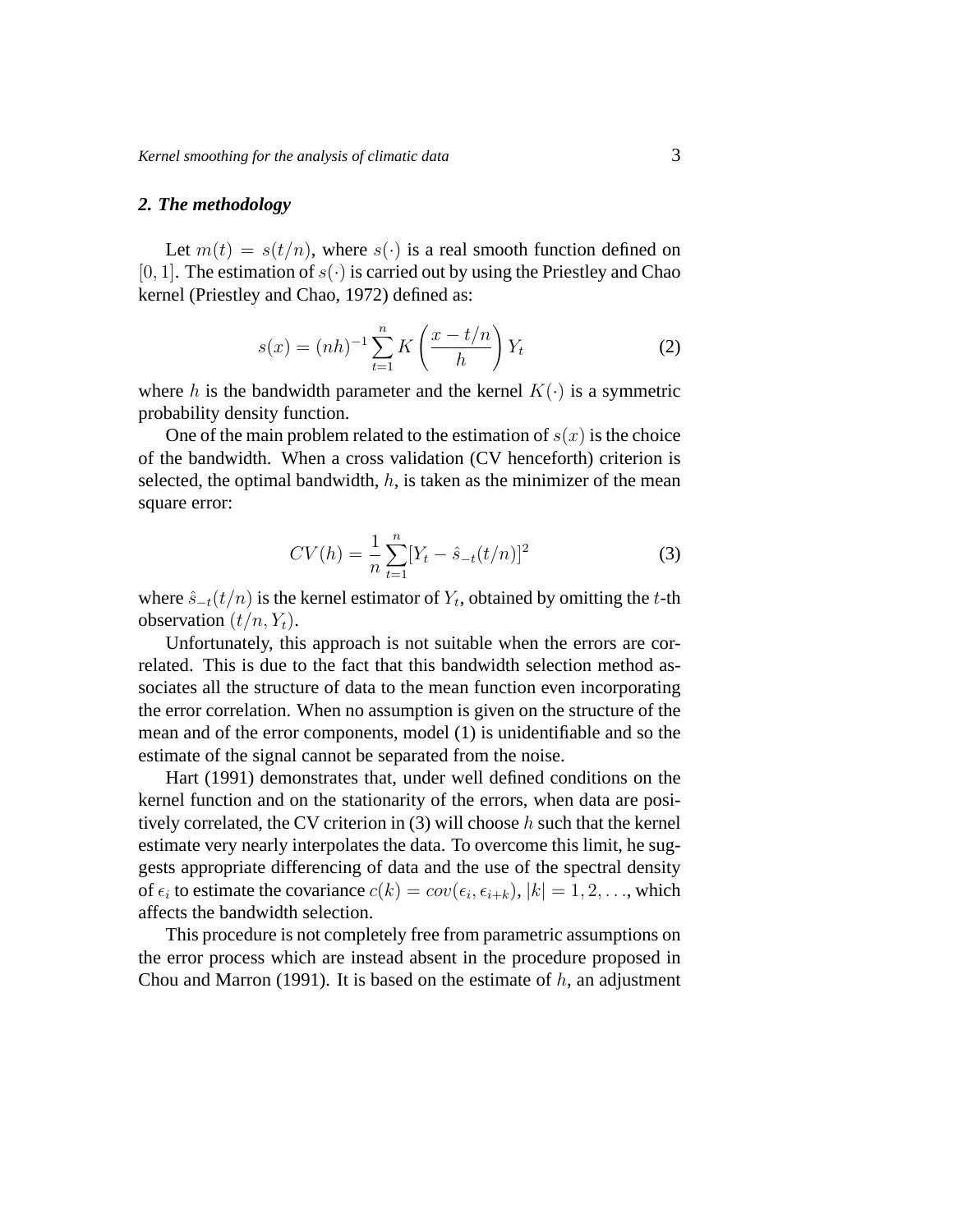of the CV criterion called modified cross validation (MCV) which is a  $leave-(2\ell+1)-out$  version of the criterion in (3). In particular, in order to remove the short range dependence among data, the MCV is based on the minimization of (3) such that  $\hat{s}_{-t}(t/n)$  is a leave  $-(2\ell + 1) - out$ estimator of  $Y_t$  obtained removing the observations  $(t/n, Y_t)$ ,  $-\ell \le t \le \ell$ .

Asymptotic results on the behavior of  $h_{MCV}$  are also shown under well defined assumptions and the convergence rate is highlighted to be of the same order than the one obtained with independent observations.

The problem which clearly arises in this approach is the selection of  $\ell$ which has to increase as the dependence among data becomes longer.

A further approach for the estimation of  $h$ , which is going to be used in the following, has been proposed in Altman (1990). It has a relevant use when time series data show heavy regularities in their behaviour.

The procedure makes use of the kernel estimator (2) for  $s(\cdot)$  and assumes that the errors  $\epsilon_t$  come from a weak stationary process with covariance function:

$$
E[\epsilon_t, \epsilon_{t+k}] = \sigma^2 \rho_n(|k|) \qquad t = 1, \dots, n
$$

with  $\sigma^2$  the error variance and  $\rho_n(|k|)$  the correlation function such that:

$$
\lim_{n \to \infty} \sum_{k=1}^{n} |\rho_n(k)| < \infty \qquad \lim_{n \to \infty} \sum_{k=1}^{n} k |\rho_n(k)| = 0
$$

where first condition ensures that sufficiently far observations are uncorrelated.

The generalized cross validation (GCV) criterion (Craven and Wahba, 1979), generally employed for the estimation of  $h$ , can be affected from the errors structure. In this case two different procedures can be used to correct the selection criterion.

The first one, called *direct*, allows a correction of the GCV to reduce the biasedness induced by the correlation.

In particular, given the square residuals in (3):

$$
r^{2}(t, h, n) = [Y_{t} - \hat{s}_{-t}(t/n)]^{2} \qquad t = 1, 2, ..., n
$$

the *direct* method corrects the GCV such that the loss function is constructed using the following square residuals: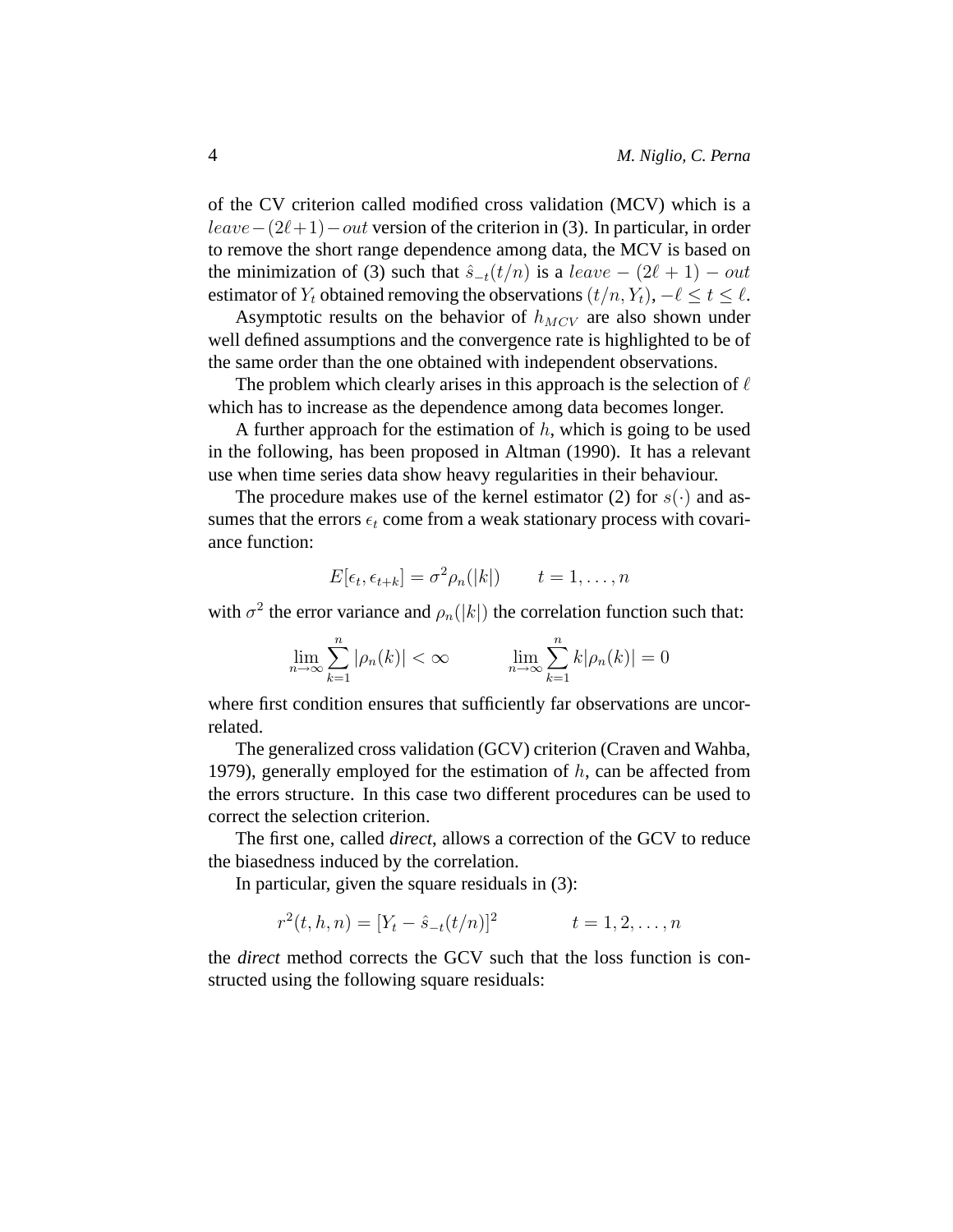*Kernel smoothing for the analysis of climatic data* 5

$$
r_{GCV,D}^{2}(t, h, n) = \frac{r^{2}(t, h, n)}{1 - n^{-1}tr(\mathbf{W}_{h}\mathbf{R}_{n})^{2}}
$$
(4)

where  $W_h$  is the square matrix  $(n \times n)$  of the kernel weights,  $tr(\cdot)$  is the matrix trace and  $\mathbf{R}_n$  is the correlation matrix.

The second *indirect* procedure transforms the residuals to limit their linear relation. In this case  $r(t, h, n)$  becomes:

$$
\mathbf{R}_n^{-1/2} \cdot r(\cdot, h, n) = r_{\rho^{-1}}(\cdot, h, n)
$$

and so the GCV criterion is defined as:

$$
r_{GCV,I}^2(t, h, n) = \frac{r_{\rho^{-1}}^2(t, h, n)}{[1 - n^{-1}tr(\mathbf{W}_h)]^2}
$$
(5)

To estimate  $\mathbf{R}_n$  in (4) and (5), it can be used an estimator based on the method of moments whose consistency is shown, under some regularity conditions on the errors, in Altman (1990). The procedure implies a preliminary estimate of  $m(\cdot)$  in (1) and the use of its residuals to estimate  $\mathbf{R}_n$ .

The theoretic assumptions of this procedure can be recognized in the generating process of climatic climatic data where the seasonal component prevails on the other components of the observed data (Altman, 1991; Bowman and Azzalini, 1997).

### *3. The analysis of temperature data*

We consider two climatic time series related to the mean and the maximum temperature recorded in Scafati (Salerno, Italy) from January 1960 to December 2000. The original data, collected by the *'Istituto Sperimentale per il Tabacco'* are ten-days spaced for a total of 1476 observations. In particular, the *mean temperature* (M) is the average among the maximum and the minimum temperatures over ten-days whereas the *maximum* series (MX) is the maximum temperature observed in each ten-days over the period under study.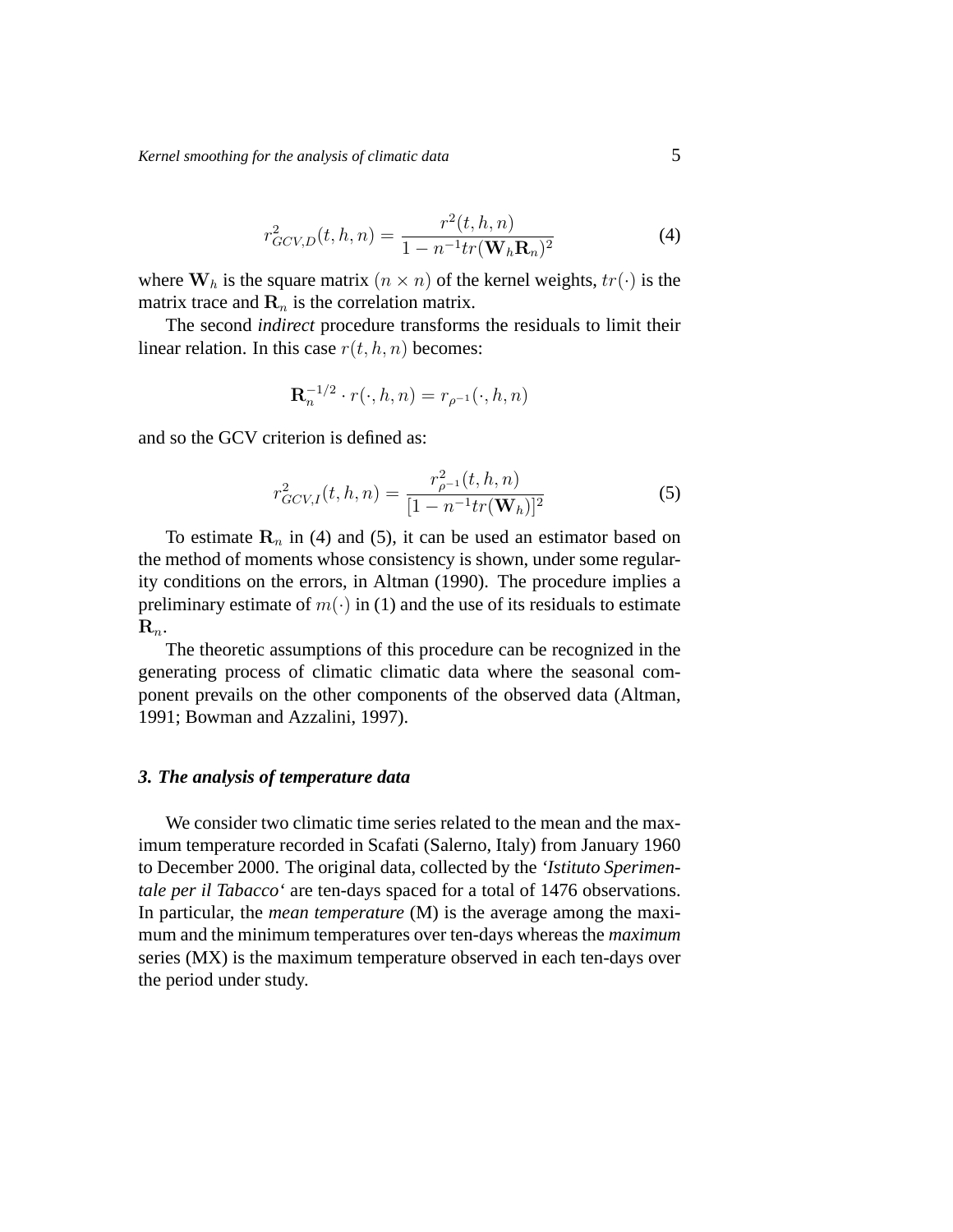In order to have monthly data, the ten-days observations related to each month of a single series have been aggregated computing their mean so obtaining two new series of length 492.

The time plot of the monthly series are shown in Figure 1 where the main aspect which comes out is the strong seasonality whose behaviour can be approximated using a deterministic sinusoidal function over the period under analysis. In particular, when model (1) is used, it is fitted by the  $m(\cdot)$  function whereas the analysis of  $\epsilon_t$  need further investigation.

A simple differencing of data which allows to easily remove the seasonal component,  $Y_{t,12} = Y_t - Y_{t-12}$ , outlines that the transformed data  $Y_{t,12}$  (for  $t = 13, \ldots, 492$ ) show an autocorrelation structure which is significant at low order autocorrelation lags as presented in Figure 2.



Figure 1: *Mean and maximum monthly climatic temperature data collected in Scafati (Italy) from 01.1960 to 12.2000*

The plots of  $Y_{t,12}$  for the two series (Figure 3) graphically show the stationarity in mean of the differenced data and so further highlighting that the data under analysis satisfy the theoretical conditions of the procedure discussed in the previous section.

The use of a non-parametric approach to study the data in Figure 1 implies the selection of a bandwidth parameter. In this context a GCV criterion based on the assumption of independent data clearly fails carrying out the undersmooth of data.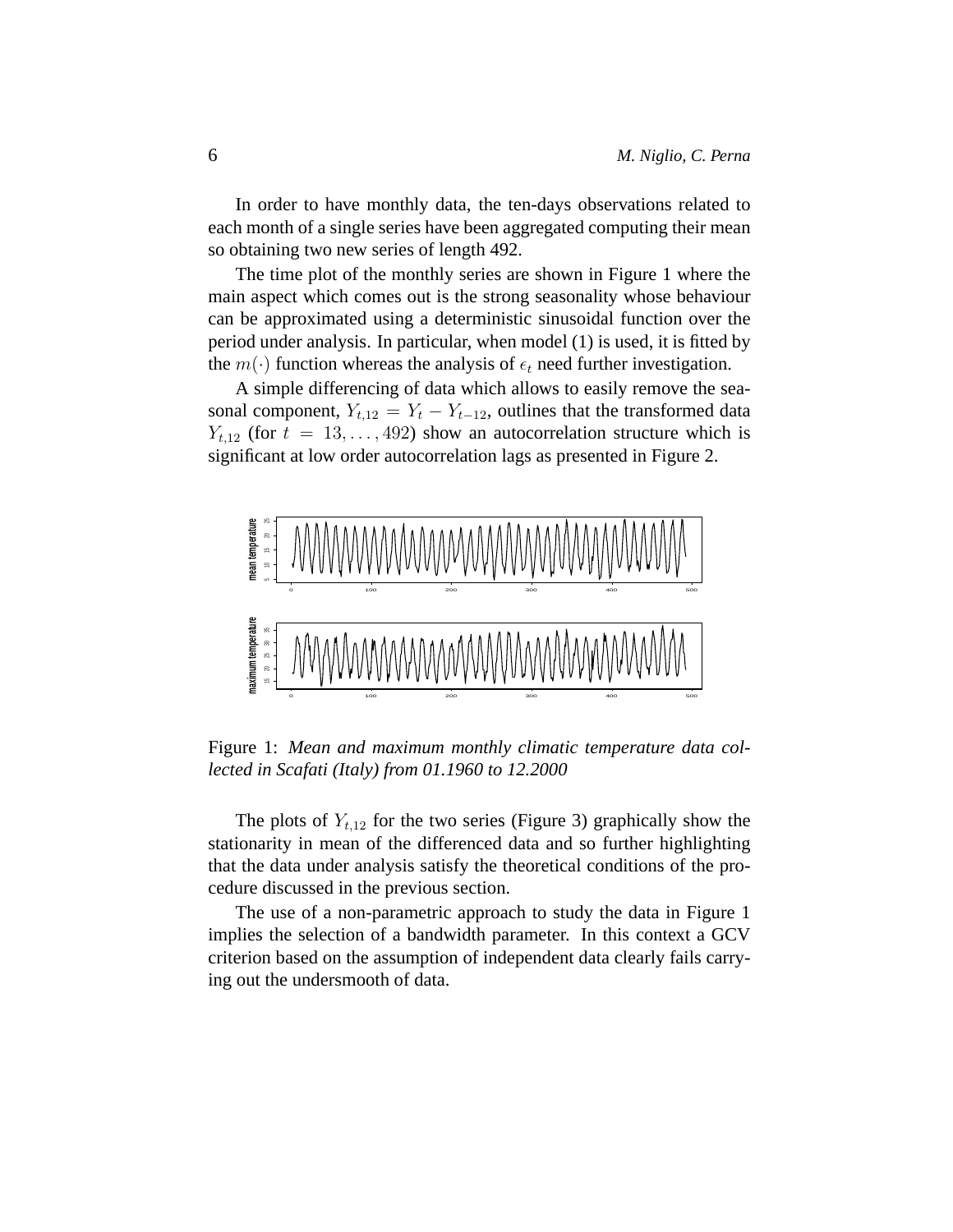

Figure 2: *Correlograms of the monthly Mean and Maximum temperature data*



Figure 3: *Plots of the Mean and Maximum differenced time series*

Different results are instead obtained by using the procedure in Section 2. It is based on three main steps:

- 1. estimate the preliminary  $m(\cdot)$  choosing h such that the data are overmoothed;
- 2. estimate the correlation matrix  $\mathbf{R}_n$  using the residuals obtained in Step 1.
- 3. select  $h$  such that the criterion in (3) is minimized using the square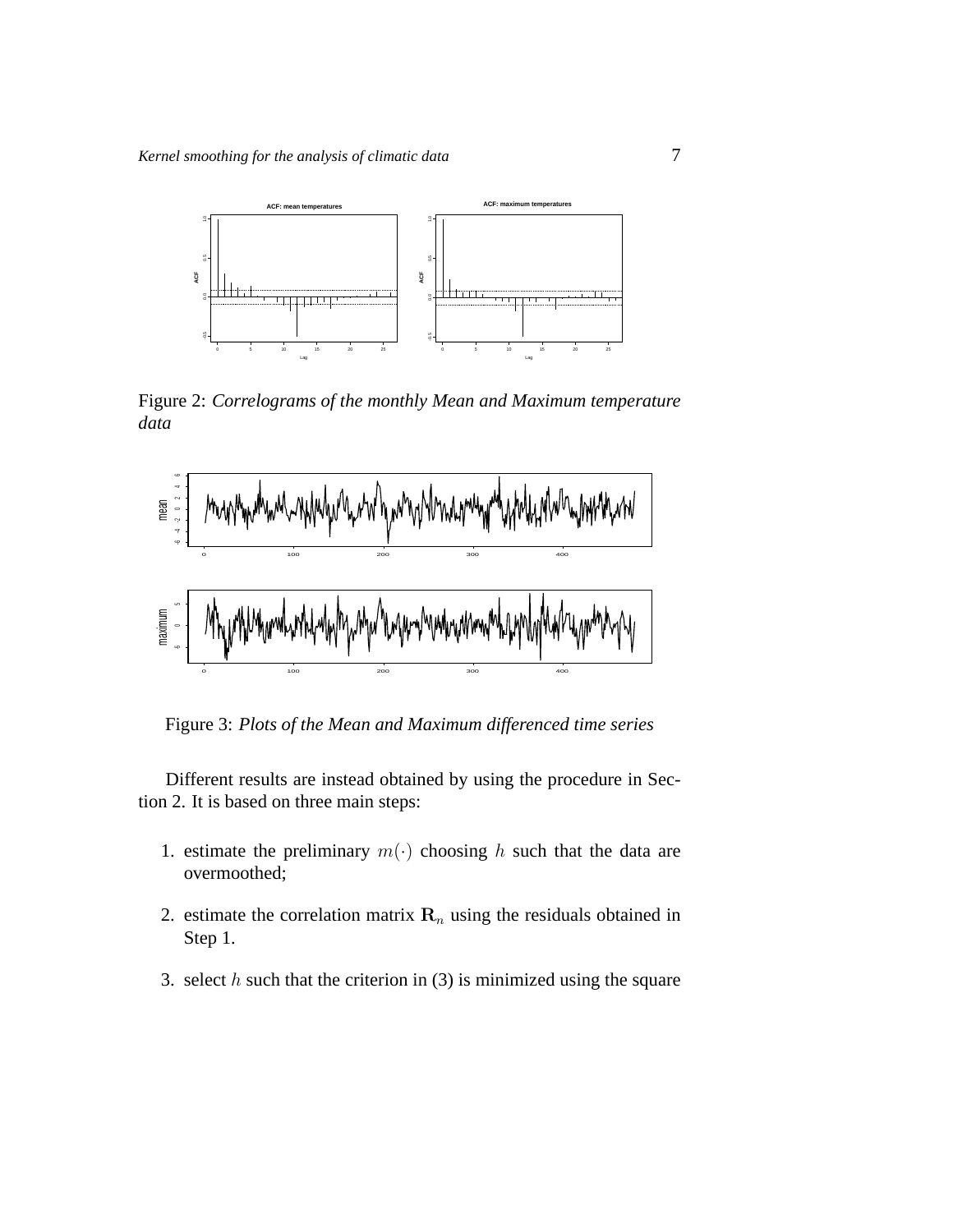loss functions (4) or (5) when the *direct* or *indirect* method is respectively preferred.

The two temperature time series have been studied following the previous steps and fixing, for the preliminary estimate of  $m(\cdot)$ ,  $h = 3$ .

The search for the selection of h through the *direct* and *indirect* method, has been carried out, over a grid of 100 points, on the interval [0.5, 3] whereas a wider interval has been considered for the GCV criterion based on the hypothesis of independence.

In Table 1 we report the selected bandwidths obtained using the classical GCV criterion and its direct and indirect versions. In Figure 4 the values of the two GCV criteria over the grid search are shown for series M (the results of series MX, not reported here, replicate those of series M).

*Table 1. Bandwidths selected for the two series under analysis using three GCV criteria*

|                        | Mean series $(M)$ | Maximum series (MX) |
|------------------------|-------------------|---------------------|
| <b>GCV-INDEPENDENT</b> | 0.213             | 0.213               |
| <b>GCV-DIRECT</b>      | 1.409             | 1.434               |
| <b>GCV-INDIRECT</b>    | 2.394             | 2.071               |



Figure 4:  $GCV<sub>D</sub>$  and  $GCV<sub>I</sub>$  plots of series M over the grid search

Table 1 and Figure 4 clearly show that the bandwidths selected taking into account the dependent structure of data allow to estimate a mean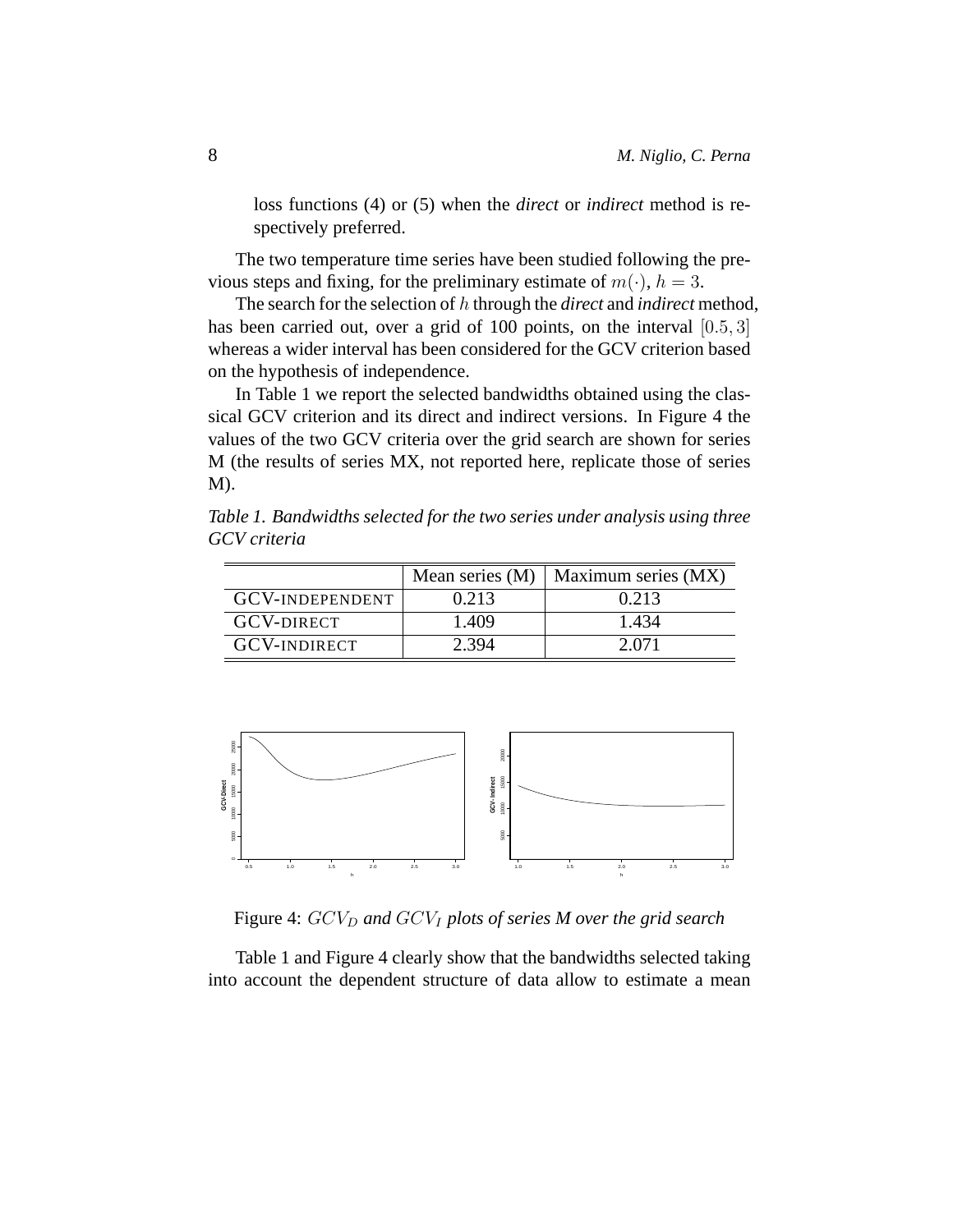function which is smoother than that obtained when the correlation is neglected.

This is further shown in Figure 5 and in Figure 6 where the observed time series M and MX are respectively compared to that fitted using model (1) whose bandwidth  $h$  is selected with the three method under analysis.

In order to present more clear plots, the representations are focused on the time interval 1970-1980.



Figure 5: *Time plot of the Mean temperature data from 01.1970 to 12.1980 with the smoothing curves obtained using GCV-indipendent, GCV-direct and GCV-indirect.*

Both figures show the interpolation carried out from model (1) when h is chosen assuming the independence of the observations whereas more smoother curves are obtained using the other two bandwidth selection procedures.

In particular the direct and the indirect methods show more similar results with the MX series (Figure 6) whereas in Figure 5 the estimation of h with the GCV-indirect method implies a higher smoothing of data with respect to the direct one.

This difference can be due to the nature of data. In fact, M is obtained as average of the minimum and the maximum temperatures and so this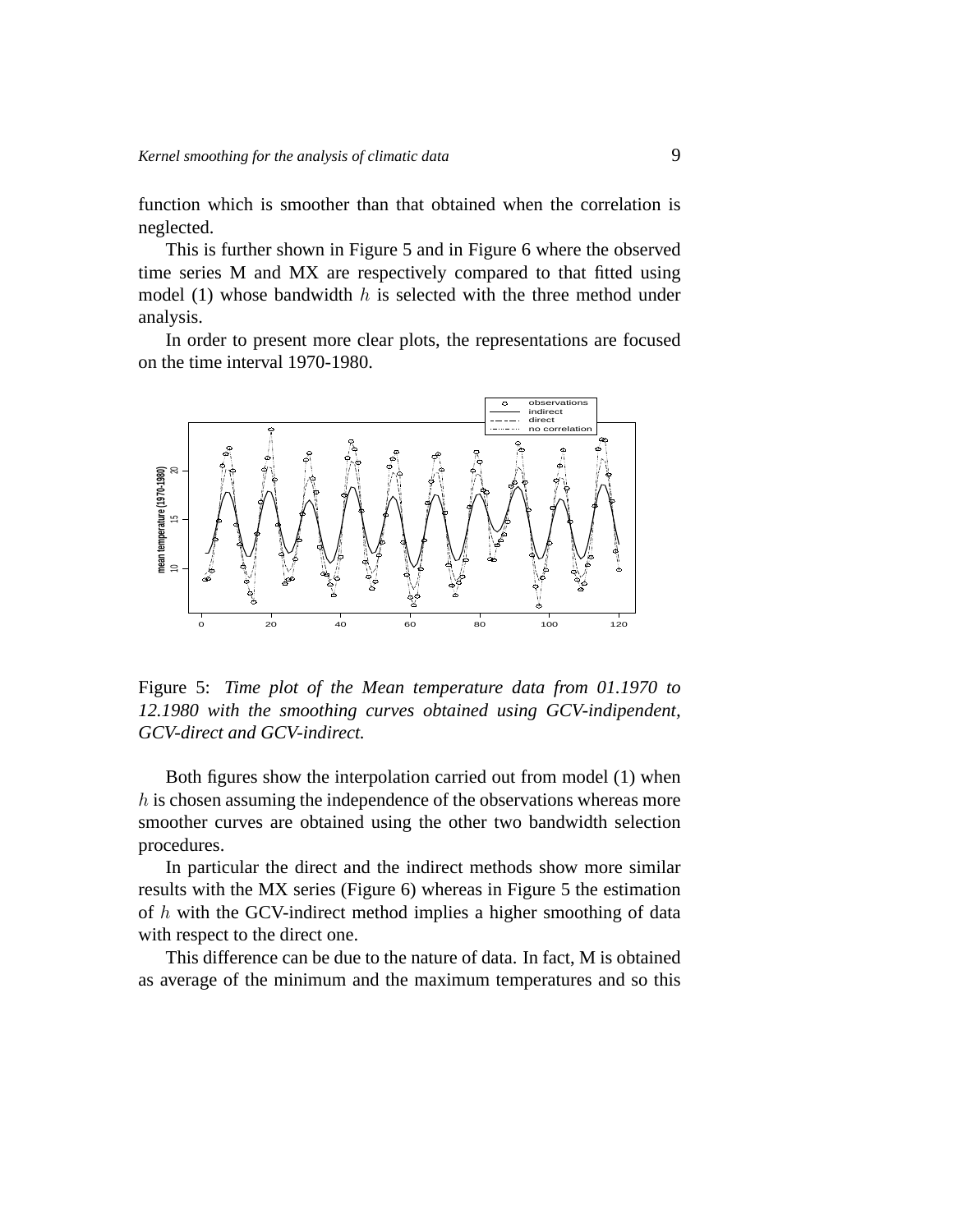

Figure 6: *Time plot of the Maximum temperature data from 01.1970 to 12.1980 with the smoothing curves obtained using GCV-indipendent, GCV-direct and GCV-indirect.*

preliminary treatment of data should modify the dependence structure of data which instead has been left unchanged in the MX time series.

## *4. Concluding remarks*

The bandwidth selection in kernel regression with dependent errors is tackled when climatic temperature data are under analysis. In particular it is shown that, when the dependence of data is neglected, the GCV bandwidth selection procedure implies an undersmooth of data which leads to the interpolation of the observations.

In this context different approaches have been proposed in literature. Among them the Altman (1990) procedure has been selected for the analysis of two climatic temperature time series.

The results obtained show that when the selection criterion is suitably corrected for the dependence among data, a smoother curve which fits the data is obtained. This allows to reduce the variability with respect to the case when the dependence is neglected.